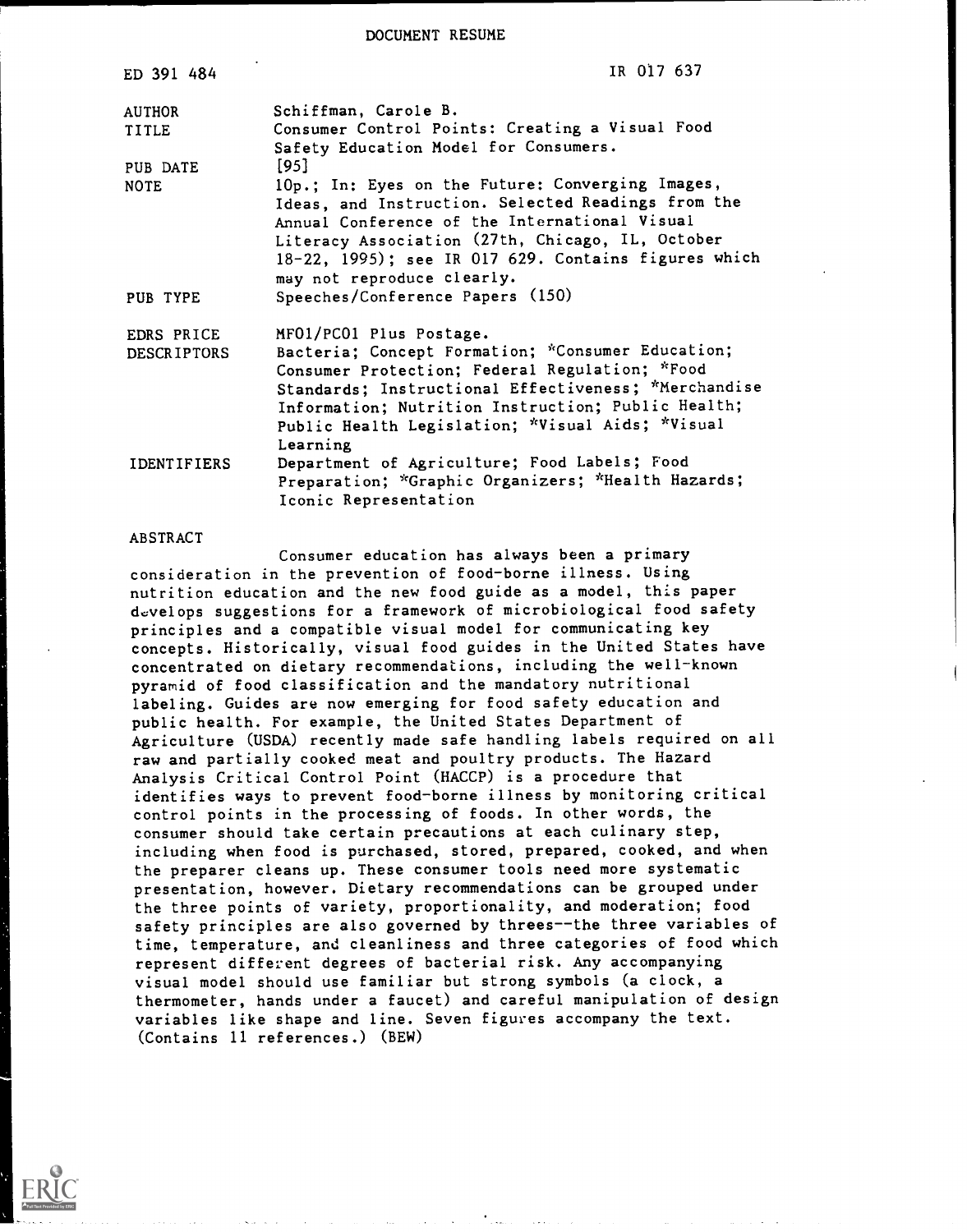U.S. DEPARTMENT OF EDUCATION<br>Office of Educational Research and Improvement Office of Educational Hesearch and Improvement<br>EDUCATIONAL RESOURCES INFORMATION

CENTER (ERIC)<br>O This document has been reproduced as<br>received from the person or organization originating it.

O Minor changes have been made to improve reproduction quality

 $\frac{8}{4}$ 

 $\Box$ 

E IROITES7

Points of view Or opinions stated in this document do not necessarily represent official OERI position or policy

-PERMISSION TO REPRODUCE THIS MATERIAL HAS BEEN GRANTED BY

Alice D. Walker

TO THE EDUCATIONAL RESOURCES INFORMATION CENTER (ERIC)."

## Consumer Control Points: Creating a Visual Food Safety Education Model for Consumers

## Carole B. Schiffman

Each year, foodborne disease causes millions of consumers in the United States to become ill (Archer and Kvenberg, 1985). As populations at greater risk increase (e.g., the elderly and immunocompromised patients such as those with AIDS or cancer) even these enormous numbers may rise. Food safety experts, therefore, continue to search for ways to avoid new cases of foodborne illness.

Consumer education has always been a primary consideration in the prevention of foodborne illness. Although microbes present the greatest food safety risk to consumers, they also offer the greatest opportunity for risk control. Consumers, however, must learn how to control such food safety risks. To meet this informational need, food safety educators must be provided with effective communication tools.

Current microbiological food safety education for consumers consist of a smattering of disconnected recommendations, guidelines, and points, all of which have resulted in poor communication. To carry out effective and consistent education, a framework of

microbiological food safety principles must be developed, and a compatible, visual model must be designed to communicate these key concepts. This model would serve as an educational tool to visually describe basic food safety principles to consumers.

Using nutrition education and the new food guide as a procedural model, this paper offers a framework of microbiological food safety principles for the development of an informational graphic for consumers. Through this visual device consumers would be provided with a logical means to comprehend, file, store. and retrieve food safety messages for practical use and application.

## Food Guides and Guidelines

Historically, food guides in the United States have translated dietary recommendations into simple nutrition education tools useful to consumers in improving and controlling their dietary intake and behavior (Light, 1981). Food guides have provided a conceptual framework for selecting the types and quantities of foods which together provide a nutritious diet (Welsh et al.. 1992a). Overall, they allow foods to be classified

 $57$ <br> $2$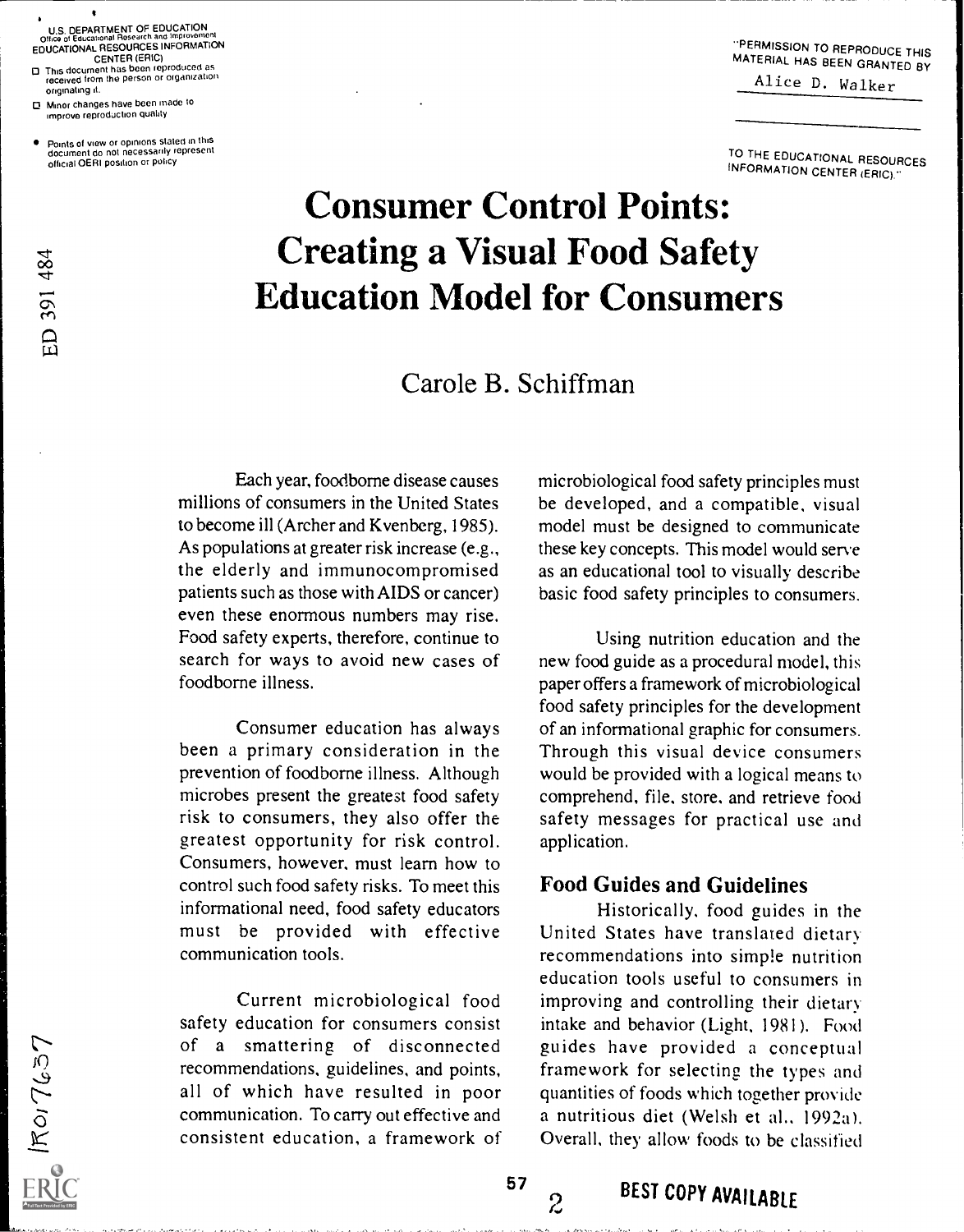and categorized for easy memory storage and practical use to suit dietary needs.

The new Food Guide Pyramid (Fig. I ). developed by the U.S. Department of Agriculture (USDA), is the latest attempt at communicating the principles of a balanced diet using a single visual device. With its triangular facade exhibiting separate compartments for each food group (bread, cereal, rice, and pasta; fruits; vegetables; milk, yogurt, and cheese; meat, poultry, fish, beans, eggs, and nuts; and fats, oils, and sweets), the Pyramid serves as a structured menu from which we are to select a healthful diet. It identifies relative amounts of each food group to be eaten each day, with the core of the diet located within the foundation or base, the largest area of the structure. Room for personal preferences, activity differences, and physical variation is acknowledged and allowed through ranges of servings, indicated outside the image. Recipe variations and differences in methods of

## Figure 1. Food Guide Pyramid

preparation are reserved for more detailed companion materials.

This information-bearing graphic communicates the broad message of a balanced diet through the relative visual size and placement of food groups within the image. The basis of the Pyramid's broad messages is the Dietary Guidelines for Americans, developed by USDA and the Department of Health and Human Services in 1990 (Fig. 2). These guidelines contain seven principal statements reflecting current consensus on the most important dietary measures associated with reducing the risk of chronic disease in America: 1) eat a variety of foods; 2) maintain a healthy weight; 3) choose a diet low in fat, saturated fat, and cholesterol; 4) choose a diet with plenty of vegetables, fruits, and grain products; 5) use sugars only in moderation; 6) use salt and sodium only in moderation; and 7) if you drink alcoholic beverages, do so in moderation.

Together, the Dietary Guidelines and the new Food Guide Pyramid provide consistency of communication, with all nutrition messages relating back to one framework. The messages are repeated for reinforcement by using the same language,



## Figure 2. USDA/DHHS Dietary Guidelines for Americans Eat a variety of foods Maintain healthy weight Choose a diet low in fat. saturated fat, and cholesterol : Choose a diet with plenty of vegetables, fruits, and grain products Use sugars only in moderation

- Use salt and sodium only in moderation
- If you drink alcoholic beverages, do so
- in moderation

 $\beta$  BEST COPY AVAILABLE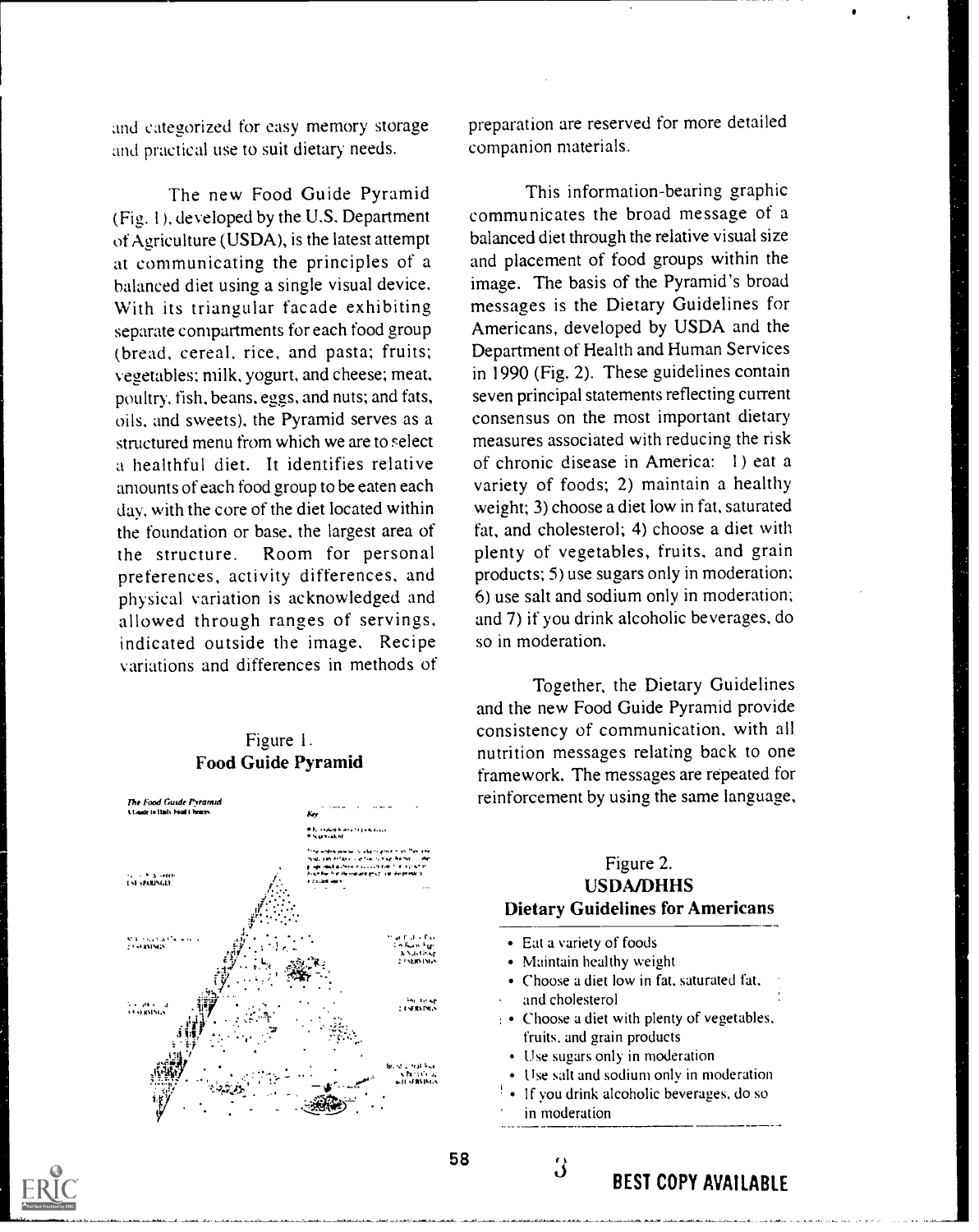and are presented within a strong, memorable, meaningful visual device.

To assist consumers further with information and education relating to dietary management, the U.S. Food and Drug Administration (FDA) proposed mandatory nutrition labeling for all processed food products. As another communication device enabling consumers to control their health through food use, and indirectly as an educational tool, the agency developed a new food label graphic (Fig. 3). The label is carefully designed to be a highly legible table of critical nutritional information, such as caloric content, fat, cholesterol, and sodium. The new design readily communicates nutritional information relevant to the food product within the labeled package. In a sense, the food label provides usage instructions, offering information on how the consumer may apply the individual food to a healthful diet.

In other words, the Dietary. Guidelines provide a framework of nutritional messages for all foods, and the Food Guide Pyramid offers a visual storage device for these messages from which the principles of a balanced diet may be stored, retrieved, and applied by the consumer, as needed. The new food label further specifies nutritional usage information by relating a particular food item within the diet to the Dietary Guidelines and Food Guide Pyramid.

## Food Safety Education

Although applied to the nutritional aspects of food since 1894 (Welsh et al., 1992a), such a comprehensive and cohesive approach to food education has never been formally applied to food safety in the United

## Figure 3. New Food Label

|                           | Servings Per Container 4                                                                                                                              |                      |                   |
|---------------------------|-------------------------------------------------------------------------------------------------------------------------------------------------------|----------------------|-------------------|
|                           |                                                                                                                                                       |                      |                   |
| <b>Amount Per Serving</b> |                                                                                                                                                       |                      |                   |
| <b>Calories 90</b>        |                                                                                                                                                       | Calories from Fat 30 |                   |
|                           |                                                                                                                                                       |                      | % Daily Value*    |
| <b>Total Fat 3g</b>       |                                                                                                                                                       |                      | 5%                |
| Saturated Fat Og          |                                                                                                                                                       |                      | 0%                |
| <b>Cholesterol Omg</b>    |                                                                                                                                                       |                      | O%                |
| <b>Sodium 300mg</b>       |                                                                                                                                                       |                      | 13%               |
| Total Carbohydrate13g     |                                                                                                                                                       |                      | 4%                |
| Dietary Fiber 3g          |                                                                                                                                                       |                      | 12%               |
| Sugars 3g                 |                                                                                                                                                       |                      |                   |
| <b>Protein 3g</b>         |                                                                                                                                                       |                      |                   |
|                           |                                                                                                                                                       |                      |                   |
| Vitamin A                 | 80%                                                                                                                                                   | Vitamin C            | 60%               |
| Calcum                    | 4%                                                                                                                                                    | iron                 | 4%                |
|                           | * Percent Daily Values are based on a 2,000<br>calorie diet. Your daily values may be higher or<br>lower depending on your calorie needs:<br>Calories | 2.000                | 2,500             |
| Total Fat                 | Less than                                                                                                                                             | 65g                  | 80g               |
| Sat Fat                   | Less than                                                                                                                                             | 20 <sub>Q</sub>      | 25g               |
| Cholesterol               | Less than                                                                                                                                             | 300mg                | 300 <sub>mq</sub> |
| Sodium                    | Less than                                                                                                                                             | 2,400mg              | 2,400mg           |
| <b>Total Carbohydrate</b> |                                                                                                                                                       | 300q                 | 375a              |

States. However, as a result of recent tragic outbreaks of foodborne illness (MMWR, 1993), consumer interest in microbiological food safety and interest by public health agencies in consumer education have both increased.

The USDA recently required safe handling labels to be placed directly on all raw and partially cooked meat and poultry products (Fig. 4). For the first time, a discrete number of critical microbiological



59

4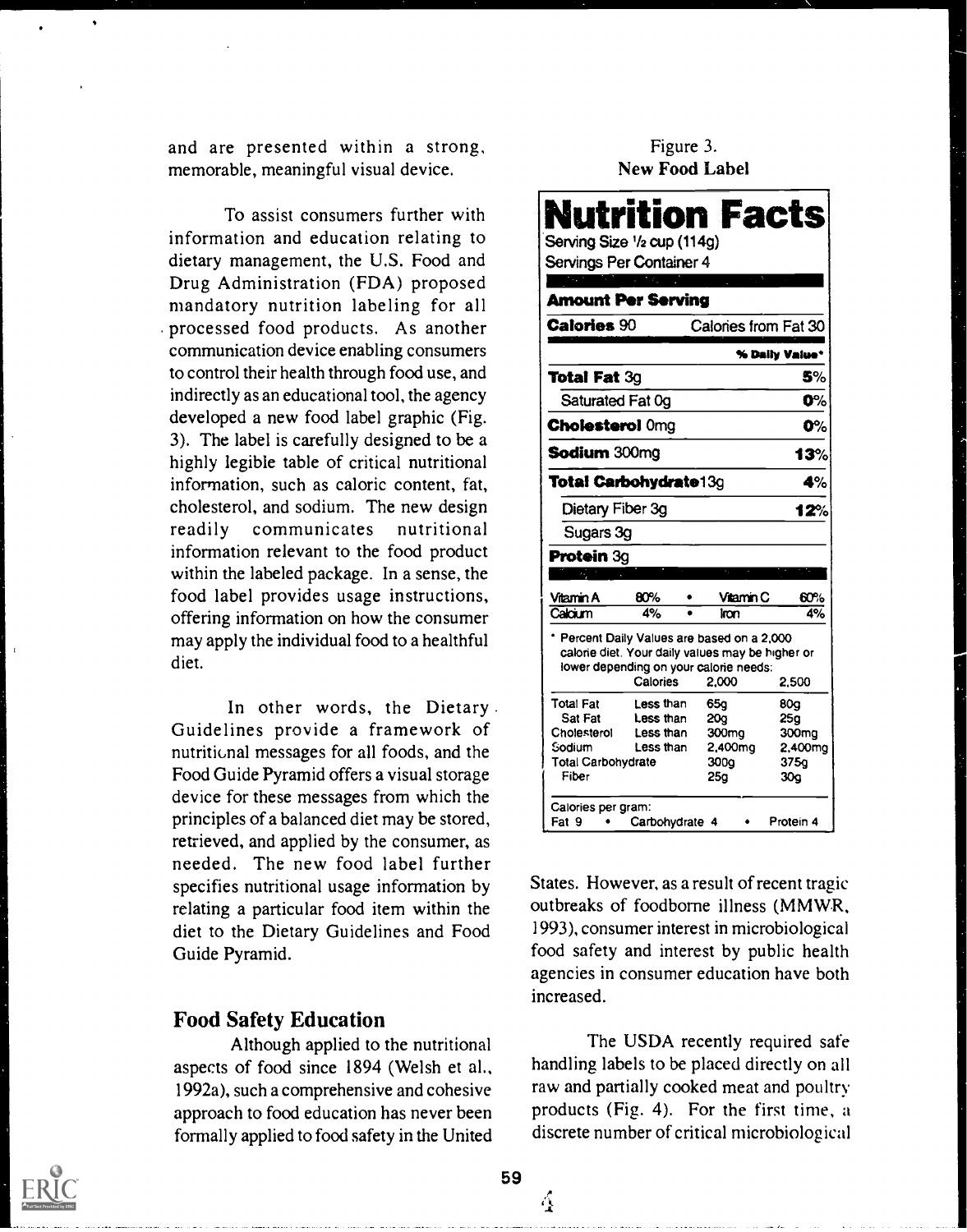food safety concepts are clearly identified and graphically displayed on this meat and poultry safe handling label. Four symbols<br>are present with simple instructions: 1) an **Hazard Analysis** are present with simple instructions: 1) an illustration of a refrigerator, carries next to it instructions to keep the product refrigerated or frozen, and to thaw in the refrigerator or microwave; 2) a drawing of soapy hands under a faucet, carries instructions to keep raw meat or poultry separate from other foods and to wash work surfaces, utensils, and hands after touching raw meat or poultry; 3) a frying pan symbol states, "cook thoroughly"; and 4) a drawing of a thermometer indicates that hot foods should be kept hot and leftovers should be refrigerated immediately.

Figure 4.



HACCP-based educational brochure on safe food hadling, prepared for consumer use.

This safe handling label represents a significant step toward developing a cohesive set of food safety educational tools. It parallels the new nutritional food label by providing specific instructions on the use of the particular product which bears the label. Still needed for food safety education, however, is a consensus on broad microbiological food safety principles, or the equivalent of the Dietary Guidelines. In addition, a companion informational graphic, such as the Food Guide Pyramid. is needed to encompass and reflect these principles as they relate to all foods.

# Critical Control Point Program

The Hazard Analysis Critical Control Point (HACCP) program is rapidly gaining wide popularity within the food :ndustry. Applied to various segments of the industry since the early 1970s. HACCP provides a framework for implementing preventive measures where the failure to control a critical point of control can lead to an increased food safety risk (NACMCF, 1992). HACCP is based on fundamental principles of food safety, just as the Dietary Guidelines capture the principles of a healthful diet.

Researchers have proposed that the most effective use of HACCP for food .afetv would include its utilization not only throughout production, but application also in the home (Beard, 1991; Ward, 1993). HACCP is a seven-step systematic procedure that provides for identification of and preventive measures to control foodborne hazards by monitoring critical control points in the processing of foods. This approach is more complex than the consumer needs to implement at home for a good level of safety. However, an abbreviated version of HACCP could be applied in the home, using the concept of food safety guidance and a simplified version of critical points, such as holding temperature and careful handling of foods.

The booklet A Quick Consumer Guide to Safe Food Handling (USDA, 1990b) (Fig. 5) suggests the application of HACCP principles in the home. Recommendations are presented in standard textual format under approximately ten subheadings, which could be consolidated



5

**AVAILABLE**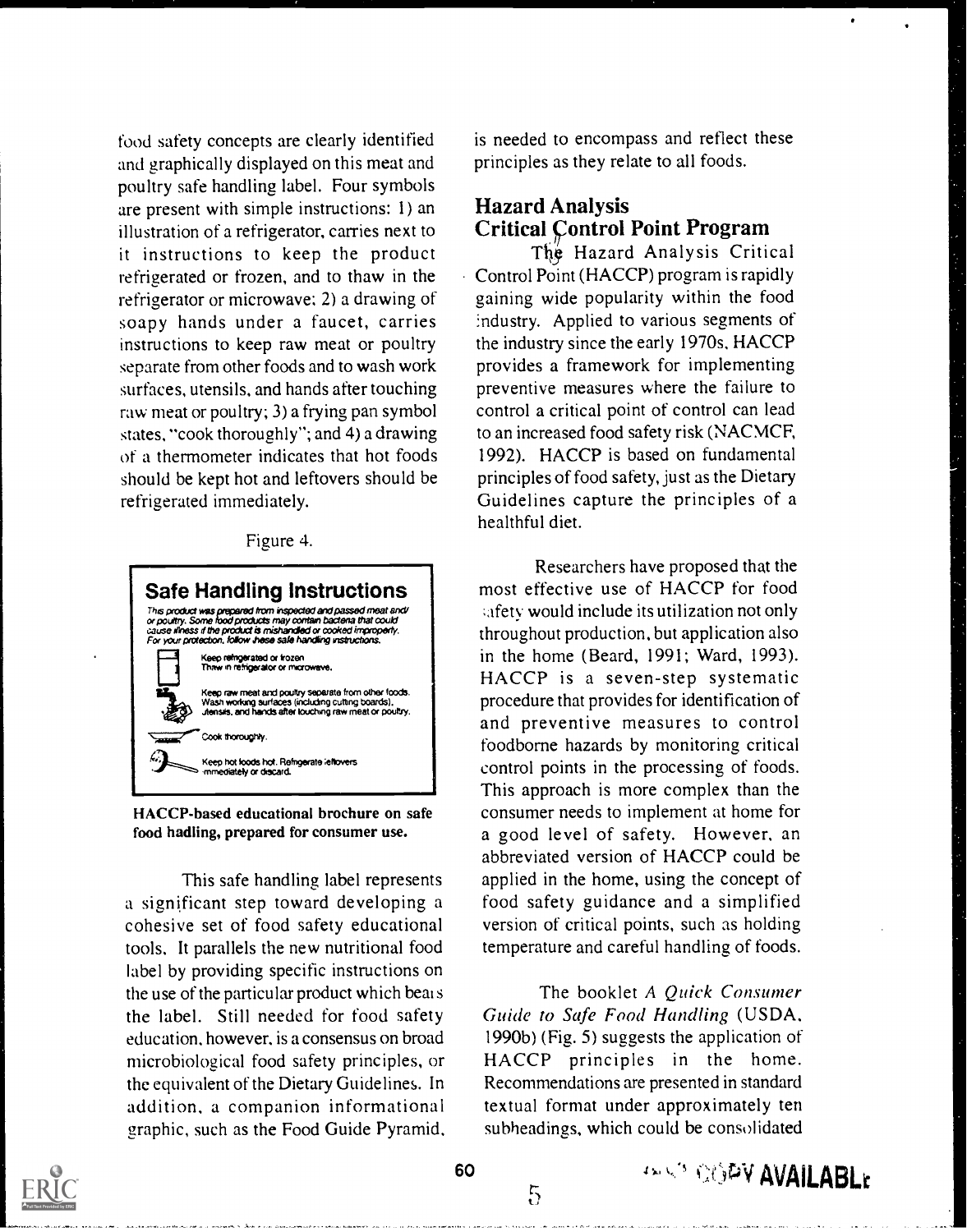into a HACCP-based framework of broad principles. The meat and poultry safe handling label represents a first step in consolidation of these principles.

## Redisigning the Verbal Before the Visual

As a conceptual starting point for development of a framework of food safety

principles, HACCP could be redesigned into a more user-friendly concept for consumers. By reconstructing the terms used for the acronym, we can focus on what we are trying to communicate: that consumers need to take control of their food products and practices in the home, and that at certain points this is control is critical. We can then describe "who" (the consumer)



61

 $\mathcal{C}$ 





## BEST COPY AVAILABLE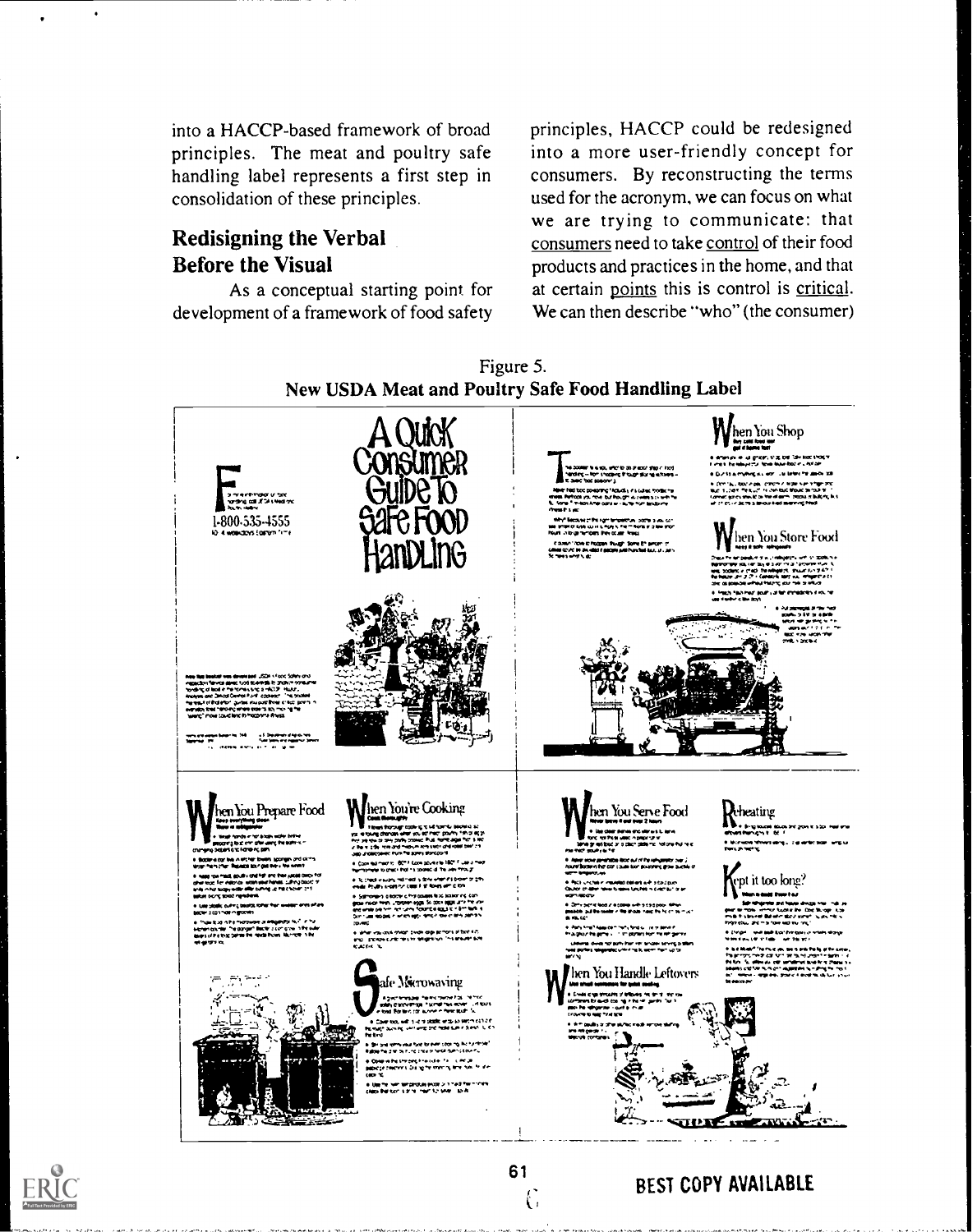and "what" (control points) Consumer Control Points (CCP) (J. Rhodehamel, FDA, personal communication, 1992). This simplified, less intimidating, friendlier term may be easier to market.

> "Do you know your "Consumer Control Points"?

"Consumer Control Points: You're in Control."

Consumer Control Points (CCP) can provide an umbrella for consumer food safety messages, which would be reflected within a single microbiological food safety graphic.

## Developing a Framework

The scientific community has not yet established broad microbiological food safety principles for consumers, although some guidelines have been suggested. A Margin of Safety: The HACCP Approach to Food Safety Educatior (USDA 1990a), contains five critical control points (and a "red light, yellow light" system to denote essential and advised behaviors): 1) acquisition, 2) home storage, 3) preparation, 4) serving, and 5) handling. Although the emphasis is on meat and poultry products, it may be broadened to include all food products. A similar classification of Consumer Control Points, or the points at which microbiological hazards are likely to occur in the home might be defined as follows:

- Purchasing. Check containers for damages; check "sell by" dates: transport quickly.
- Storing. Refrigerate perishables promptly after purchasing; refrigerate leftovers promptly in shallow containers.
- Preparing. Thaw foods in the refrigerator or the microwave; do not cross-contaminate raw foods with cooked foods.
- Cooking. Cook foods thoroughly; reheat foods thoroughly.
- Cleaning. Wash your hands well; rinse produce; keep work surfaces clean. These five points are broad enough to be comprehensive, yet few enough in number to remember.

## Key Concepts

If the approach used for developing the food guide graphic is followed, the Consumer Control Points, or food safety guidelines, must be synthesized into key concepts. For example, the seven Dietary Guidelines for Americans were organized<br>into three key concepts: variety, into three key concepts: proportionality, and moderation. These became the broad communication messages of the Food Guide Pyramid (Welsh et al., 1992b). They were then used to determine the graphic requirements.

- Variety. Present six categories, or groups of food. Grains; fruits; vegetables; milk, cheese and yogurt; meat, poultry, fish, dry beans, eggs and nuts; fats, oils and sweets.
- Proportionality. Present the relative amounts of the various food groups to be eaten daily and the range in the number of servings to be eaten within food groups.
- Moderation. Indicate the need to moderate intake of fat and added sugars within the total diet (Welsh et al., 1992b)

Our five microbiological food safety Consumer Control Points may be conceptually expressed as time, temperature, and cleanliness. In a different order of classification, the concept of



62

p.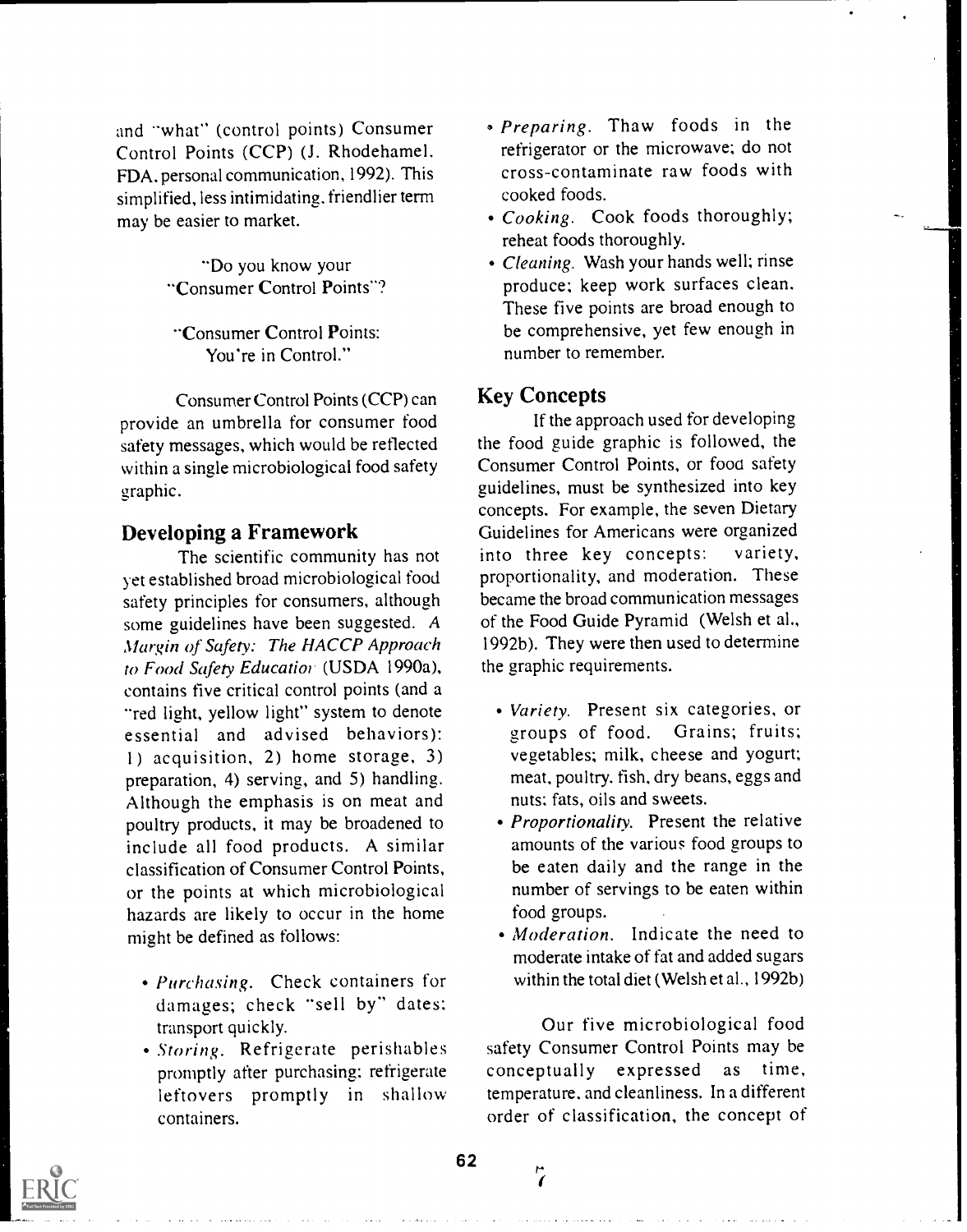relative risk puts the three concepts into context by telling when they are more or less critical. Where time, temperature, and cleanliness reflect functions that are controlled by the consumer, relative risk reflects properties of the foods that affect these functions. Compatible graphic requirements for the food safety visual would be represented as follows:

These symbols used to denote key concepts include: hands under a faucet to denote cleanliness; a clock with a moving arrow spanning two hours to denote time: and a thermometer to denote temperature. with a middle range "danger zone" for food handling, where bacteria grow best (40 to I 40°F) shaded for cooking and refrigeration temperatures. The concept of relative risk

| Time                                                                                                                                                                                                             | Temperature                                                                                                                                                                                                       | <b>Cleanliness</b>                                                                                                                                                               |
|------------------------------------------------------------------------------------------------------------------------------------------------------------------------------------------------------------------|-------------------------------------------------------------------------------------------------------------------------------------------------------------------------------------------------------------------|----------------------------------------------------------------------------------------------------------------------------------------------------------------------------------|
| Indicate that time is a critical<br>factor in the relative safety of<br>food, e.g., refrigerate<br>leftovers promptly; buy<br>perishables last; check "sell<br>by" dates; teme is a factor in<br>therogh cooking | Indicate that temperature is a<br>critical factor in food safety,<br>e.g., cook thoroughly;<br>refrigerate promptly do not<br>hold foods in the "danger<br>zone"; temperature is a factor<br>in thorough cooking. | Indicate that hygiene and<br>cleanliness are critical factors<br>in food safety, e.g., wash<br>hands; keep eqquipment and<br>workspaces clean; and avoid<br>cross-contamination. |

### Relative Risk

Indicate that different levels of risk are associated with the susceptibility of different types of foods to various bacteria or pathogens, grouped here into three categories:

Animal Proteins: (e.g., meat, poultry, seafood, eggs. milk, cheese ).carry the greatest potential microbiological hazard, or require more attention with regard to safety.

Dry Foods: (e.g., dry cereals, pretzels, crackers), carry a low level of potential hazard or risk.

All Other Foods: Carry a moderate, or medium level of risk or potential hazard (e.g.. fruits, vegetables. beans. potatoes).

## Visual Model

Based on these key concepts, the following initial attempts were made to capture and reflect them within a visual food safety education model. While they may not represent the best solution, they offer a starting point for other educators and information designers to build upon. Continuous focus groun testing throughout the development of a graphic would help to create the most effective, communication messages and devices.

is emphasized through relative size and location of the symbol compartments and the food groups. Stronger symbols and careful manipulation of design elements and variables, such as line, value, shape, and size should ultimately yield a more effective model.

The visual model represented by the traffic signal image (Fig. 6) contains three circles stacked within a vertical rectangle. The cleanliness, time, and temperature



63

ბ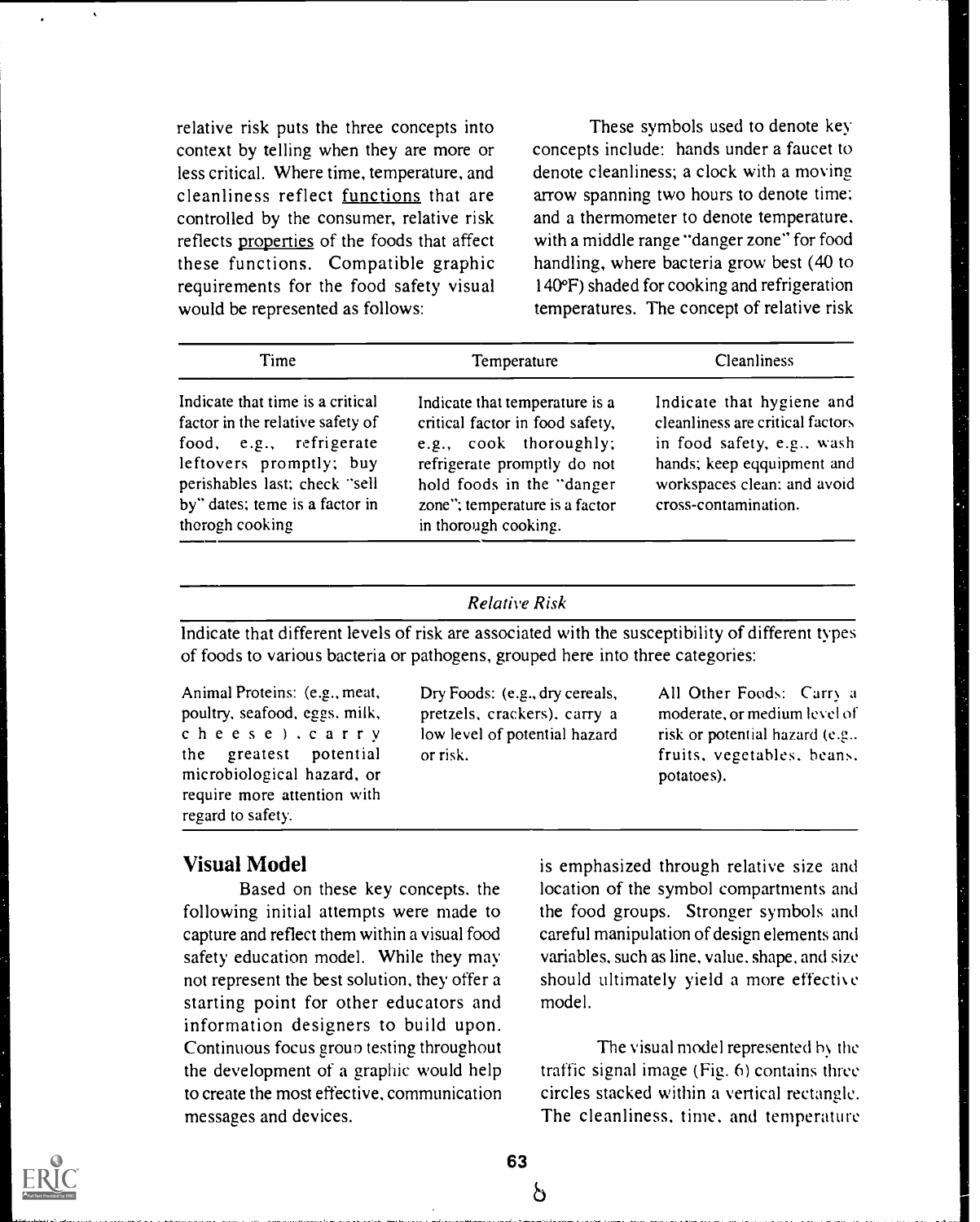symbols surround the rectangle within triangular compartments located near the more risky food group, animal proteins, and touching the moderately risky group in the middle. Even without color, starting with the top circle, this image indicates red (danger or high hazard), yellow (proceed with caution), and green (proceed in a safe manner). The group of foods with the highest potential hazard is contained within the red circle; those of moderate risk, within the yellow circle, and those of lesser risk, within the green circle.



Traffic signal image containing food groups within the red, yellow, and green circles is combined with triangular canopy displaying key microbiological food safety concepts.

A benefit of this device is that because of the consumer's familiarity with the meaning of the symbol, messages can be conveyed in black and white as well as color. A drawback would be the possibility of miscommunication of messaees. e.g.. the red circle might imply that consumers should stop eating animal proteins or that these foods are bad in and of themselves.

Figure 7, shaped like a house, contains three tiers of risk: the top being the highest risk. The three food safety symbols are displayed within the triangles of the roof, covering all groups, and resting directly on the more risky group. Although the shape of the house communicates nothing about risk, it indicates that this information is for use within the home.

#### Figure 7.



House-shaped image combines three tiers of food safety risk with a traingular roof containing three microbiological food safety symbols.

General challenges include the need to communicate the concept of time and temperature as factors without stating a specific time or temperature such as 2 o'clock, 2 hours, or 145 degrees. Also, in a graphic that incorporates more than one message symbol, all message should be either positive or negative to avoid inconsistency in communication and resultant confusion.

The overall goal of using other food guidance systems has been "for the intended audience to be able to understand, remember and effectively use the system" (Cronin et al., 1987). Generally, the graphic should be as easy to reproduce in black and